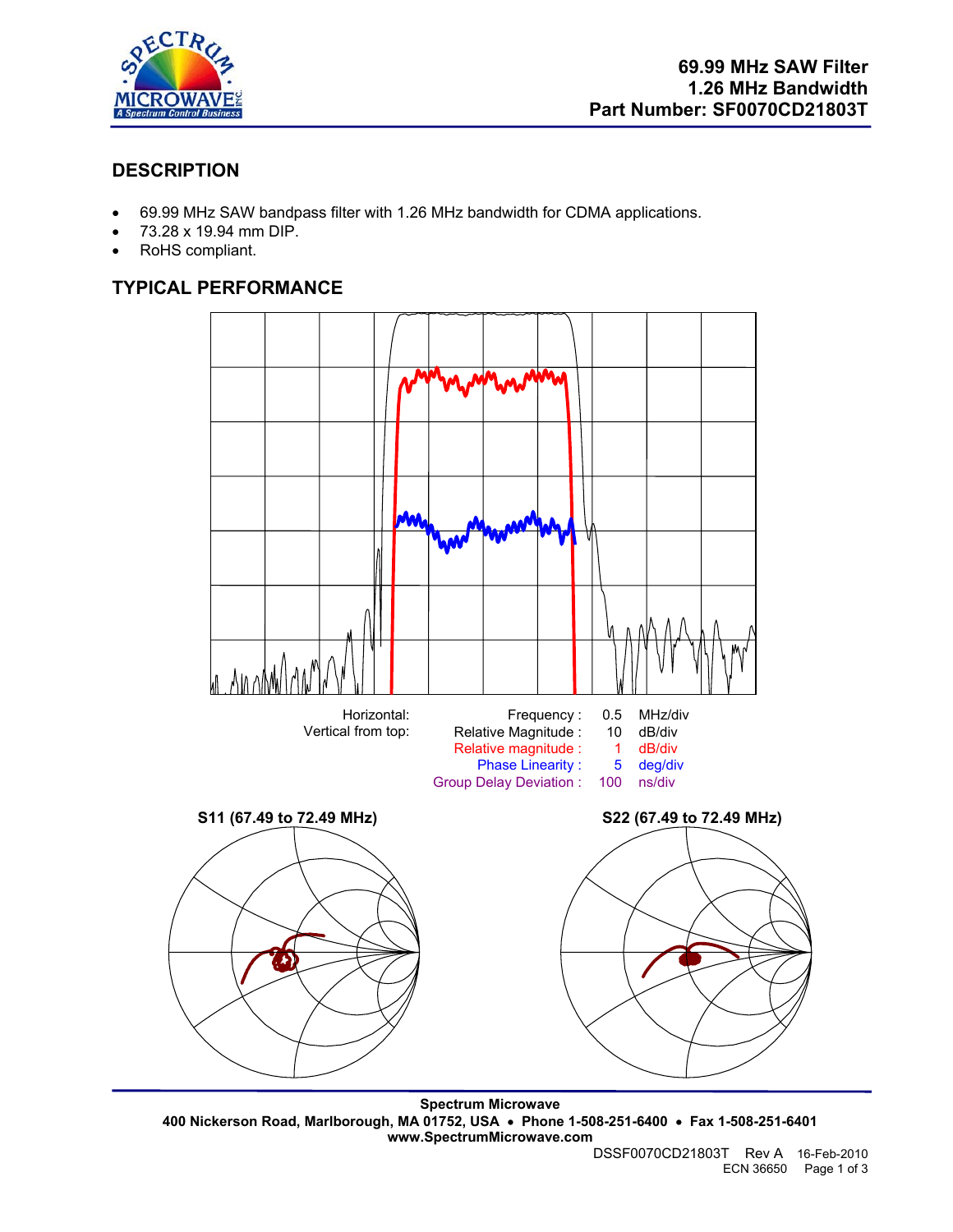

### **SPECIFICATION**

| <b>Parameter</b>                       | <b>Min</b> | Typ   | <b>Max</b> | <b>Units</b> |
|----------------------------------------|------------|-------|------------|--------------|
| Center Frequency (Fc) <sup>1</sup>     |            | 69.99 |            | <b>MHz</b>   |
| <b>Insertion Loss</b>                  |            | 20.2  | 22         | dB           |
| Lower 1.5 dB Frequency                 |            | 69.34 | 69.36      | <b>MHz</b>   |
| Upper 1.5 dB Frequency                 | 70.62      | 70.64 |            | <b>MHz</b>   |
| Lower 35 dB Band Edge                  | 69.24      | 69.26 |            | <b>MHz</b>   |
| Upper 35 dB Band Edge                  |            | 70.72 | 70.74      | <b>MHz</b>   |
| Rejection at Fc +/- 0.90 MHz $^3$      | 50         | 55    |            | dB           |
| <b>Triple Transit Suppression</b>      | 30         | 40    |            | dB           |
| Passband Amplitude Ripple <sup>2</sup> |            | 0.5   | 0.7        | dB p-p       |
| Passband Phase Linearity <sup>2</sup>  |            | 4     | 10         | deg p-p      |
| Rejection (10 to 152 MHz)              | 45         | 50    |            | dB           |
| Rejection (168 to 250 MHz)             | 45         | 50    |            | dB           |
| <b>Ambient Temperature</b>             |            | 25    |            | °C           |
| Source / Load Impedance                |            | 50    |            | Ω            |

Notes: 1. Average of the lower and upper 3 dB band edge frequencies.

2. Defined over Fc +/- 0.615 MHz.

3. Dependent on PC board layout.

## **MAXIMUM RATINGS**

| Parameter                          |     | lax |        |
|------------------------------------|-----|-----|--------|
| Storage Temperature Range          | -40 | 85  | $\sim$ |
| <b>Operating Temperature Range</b> |     | 65  | $\sim$ |
| Input Power Level                  |     | 10  | dBm    |

#### **MATCHING CIRCUIT**



Notes:

1. Recommend use of +/- 2% tolerance capacitors. Inductors are +/- 6% and are adjustable.

2. Component values may change depending on board layout.

**Spectrum Microwave 400 Nickerson Road, Marlborough, MA 01752, USA** • **Phone 1-508-251-6400** • **Fax 1-508-251-6401 www.SpectrumMicrowave.com**